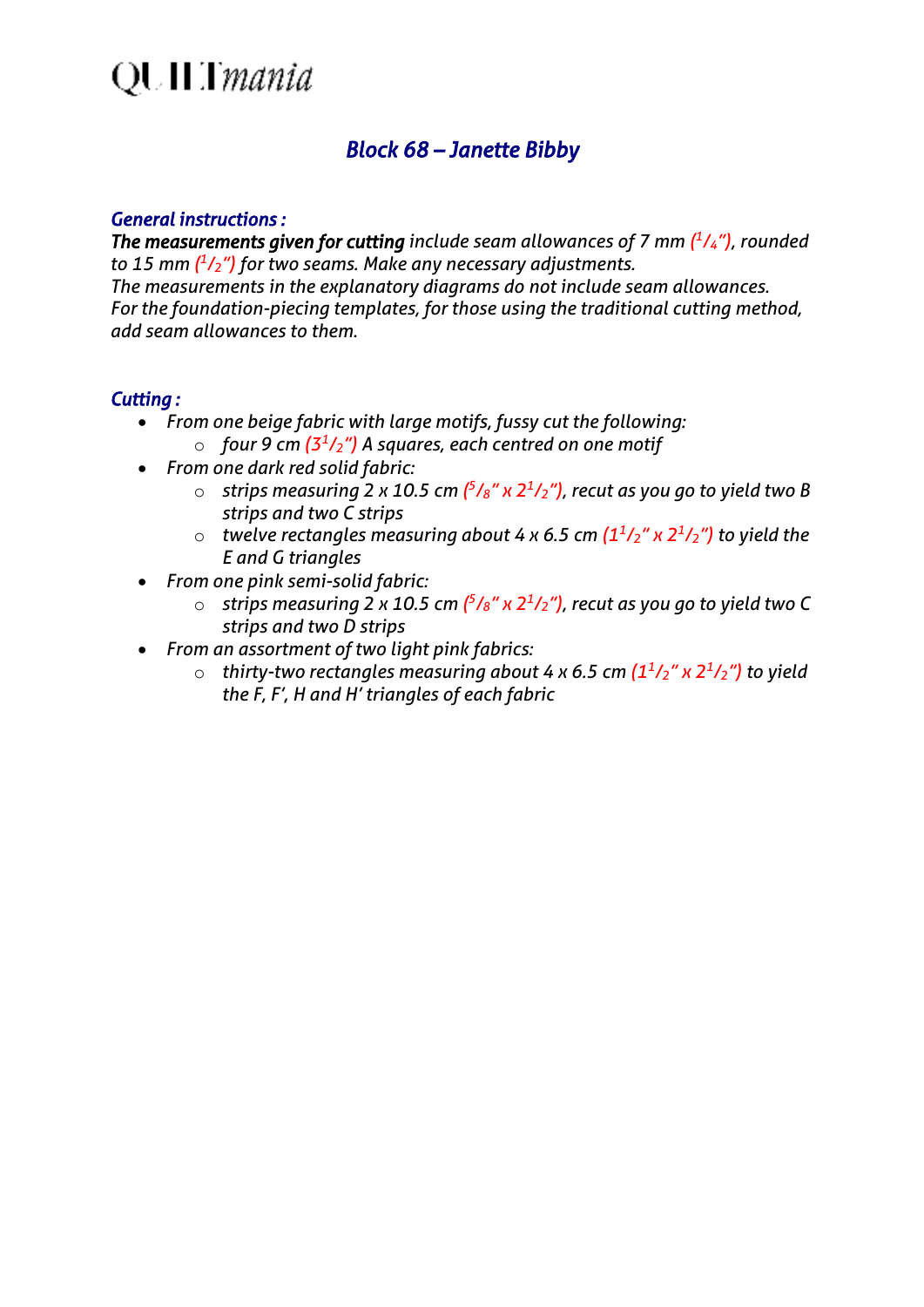# QUILT*mania*

### *Assembly :*

*Diagram 1: Transfer the template onto your preferred stabilizer for foundation piecing. Position and pin the A square in the centre, the wrong side of the fabric on the paper, so that you cover the marking of the A square.*

*Pin one dark red 2 x 10.5 cm*  $\binom{5}{8}$  *x 2<sup>1</sup>/<sub>2</sub>") strip, right sides together and edge to edge, making sure that once sewn the fabric rectangle will fully cover the marking of one of the B strips. On the wrong side, stitch along the marking between the A and B pieces with short stitches; this will facilitate removing the paper later.*

*Recut the excess fabric and repeat in the same way for the dark red C strips and the pink C and D strips to obtain one Unit 1.*

*Following the same instructions, make four of Unit 2 with the 4 x 6.5 cm*  $(1<sup>1</sup>/2<sup>''</sup> \times 2<sup>1</sup>/2<sup>"</sup>)$ *rectangles in red and in one light pink fabric, alternating the fabrics as required as you assemble the units.*